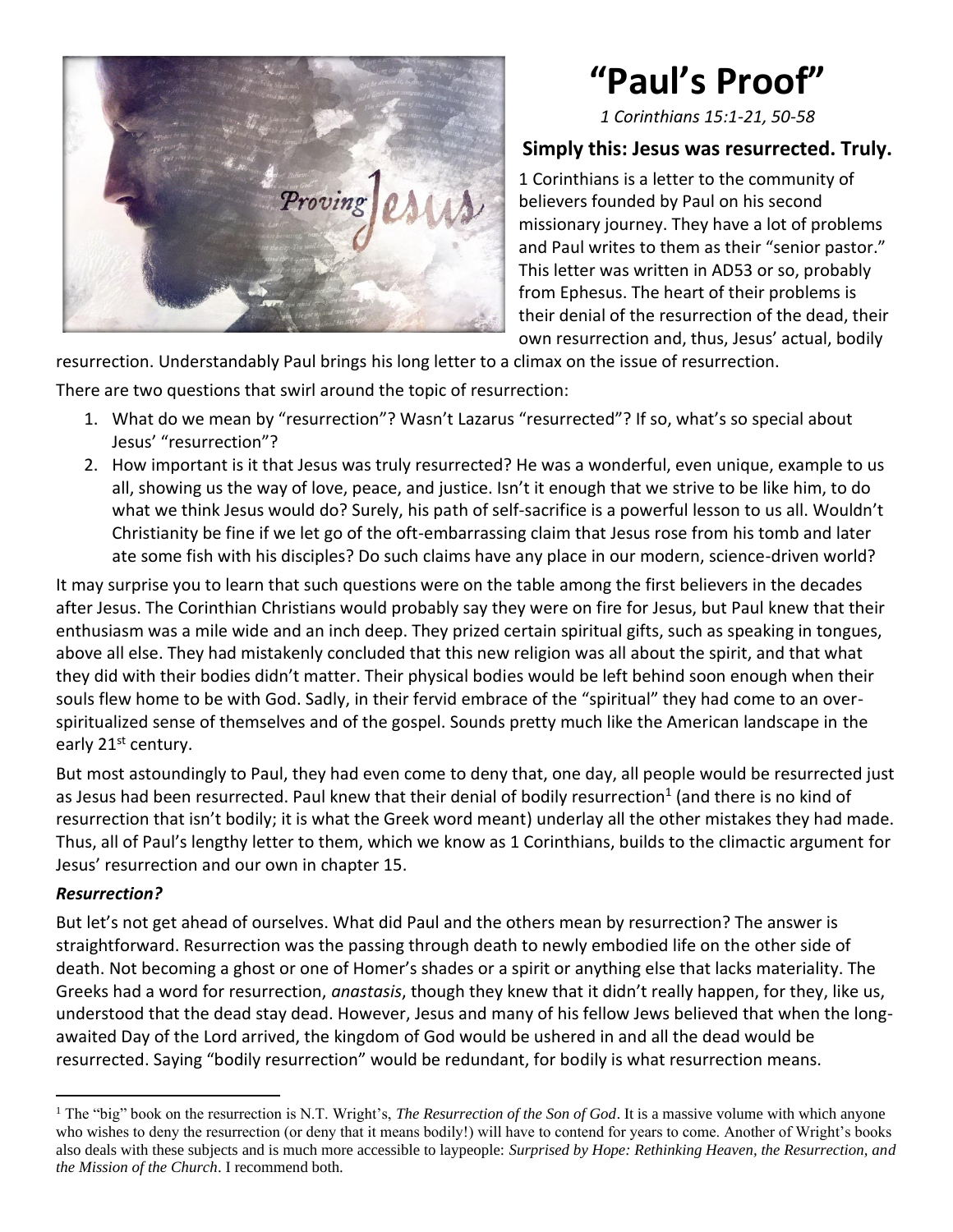It is easy to get confused here, because this can sound a lot like what we call "resuscitation." Thus, sometimes, people mistakenly think of Jesus' resurrection as some sort of resuscitation. When Jesus brought Lazarus back to life (John 11), it was a "resuscitation," much like someone being brought back to life after dying on an operating table. Lazarus was brought back to life as he had known it and he went on to age and die just like everyone else. The same was true of all the others brought back to life in the Bible. They returned to their families and, hopefully, lived out a full and godly life. But Jesus was not brought back to life. Instead, he was taken forward to newly-embodied life, i.e., resurrection.

To put it differently, Jesus was not restored to the life and to the body he had known. Rather, Jesus passed through death to new life and a new physicality. Jesus no longer had a "soulish" body (*soma psychikon* in the original Greek) but a "Spirit-filled body" (*soma pneumatikon*), as Paul describes in 1 Corinthians 15:44. See page four for more on this. It may seem a bit technical but it is really important. Truly.

In their stories about the risen Christ, the Gospel writers don't try to explain the nature of Jesus' resurrection; they simply relate what happened. Jesus was recognizable, though his appearance was slightly altered. He ate, but appeared on the inside of a closed room. His body was not the same sort of body he had before death; it was transformed into a new sort of body. But it was still a body, still material, still capable of eating broiled fish (Luke 24:26-43).

#### *The proof*

But how important is Jesus' resurrection to our faith? Let's put it as plainly as Paul did in his letter to the Corinthians: If Jesus was not resurrected than we Christians are to be pitied, for we would have placed our hope and trust in a lie. If Jesus was not resurrected then there is no Christianity. The resurrection is the evidence, the proof, on which all our claims rest.

To grasp this we have to go back to the women who arrive and find Jesus' tomb empty on that Sunday morning in Jerusalem. Alarmed. Terrified. Amazed. Afraid. Those are the words that Mark uses to describe the reaction of the women to the empty tomb. Terror? You can be sure. I'm sure that each woman would have had trouble putting her frightful surprise into words. Some surprises are clearly occasions for joy, others for sadness. But sometimes, like the women's surprise on that Sunday morning, there is only confusion and anxiety and fear.

At first glance, none of this makes sense to us. We think to ourselves, it's Easter morning! Christ is risen! Alleluia! How could alarm and terror characterize the women's experience?

To understand their fear, there are a few things we need to keep in mind:

- Among first-century Jews, there was no expectation of a suffering, much less crucified, Messiah. The Messiah was to arrive in power and might and wonder and glory to cleanse the temple, expel the pagans, and restore God's kingdom. The fact that Jesus ends up dead on a cross could only mean that he wasn't the Messiah. Wonderful and beloved rabbi, yes. Prophet, yes. But the Messiah could never meet such an end . . . or so everyone believed.
- And if there was no expectation of a dead Messiah, there couldn't be any expectation of a resurrected Messiah, or for that matter the resurrection of any single person until all were resurrected on the Day of the Lord. The ancients knew what we know; namely, until such a day comes, the dead stay dead.
- Thus, when the three women arrive and find the stone rolled away, their only thought would be that someone had beaten them to the tomb, either to take Jesus' body or to desecrate it.

Yet, despite all this, the disciples proclaimed to the world that Jesus of Nazareth, this crucified Nazarene, had been resurrected and, thus, was not the failure and disappointment that he had seemed on that Friday at Golgotha. Instead, he was what he claimed – God's Messiah and, indeed, the Lord God incarnate.

But Jesus' closest friends and disciples were not the only witnesses to the truth of Jesus' resurrection. In Paul's letter, written only twenty-five years after the resurrection, he tells the resurrection-denying Corinthians that hundreds of people saw Jesus after his resurrection and that most of them are still alive. Go find them and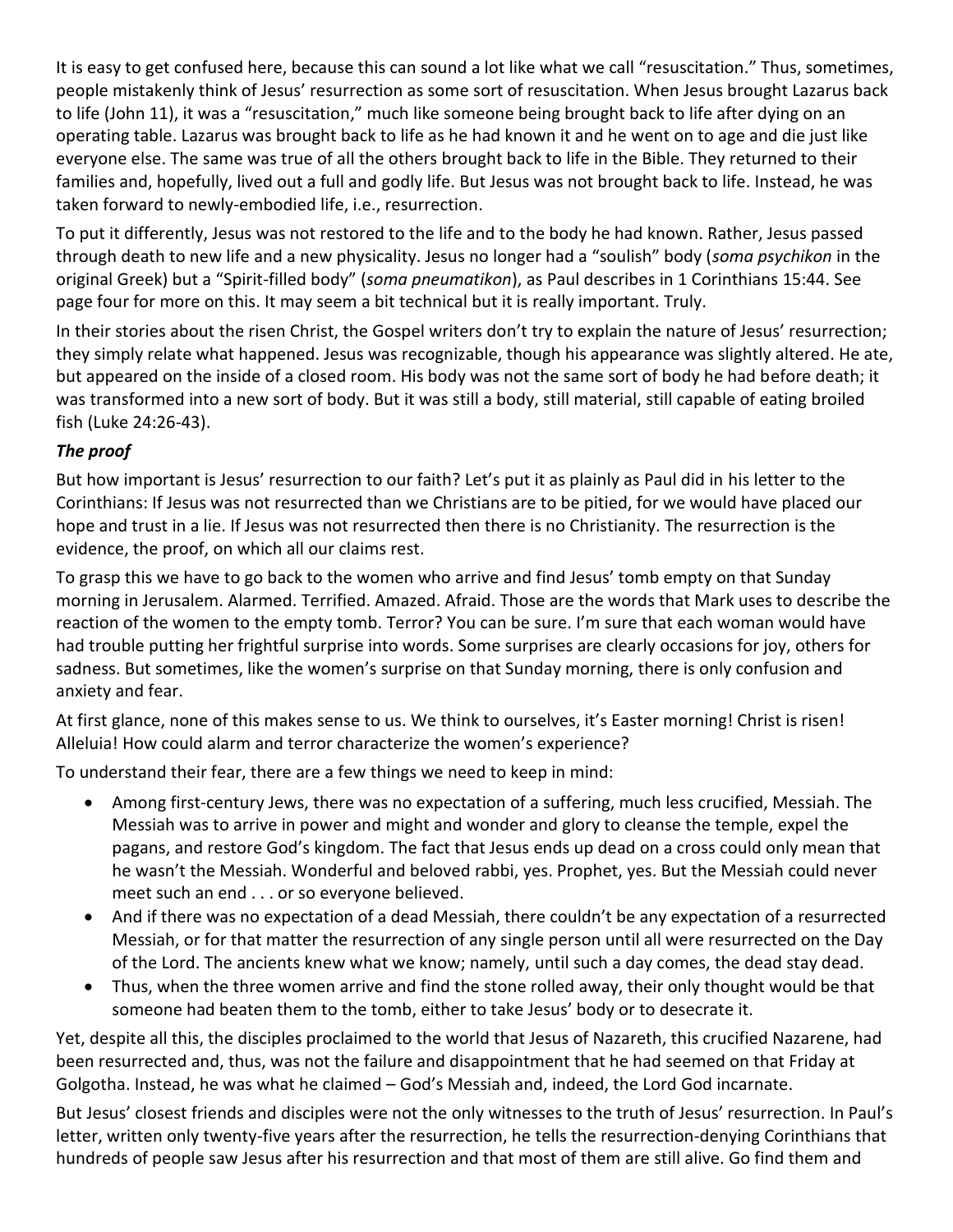ask! Further, Paul tells them the great truth that we too can sometimes forget – if Jesus was not resurrected, then we've believed a lie and are to be pitied for it. For if Jesus was not resurrected, there is no Christian gospel to be proclaimed. And we, alongside all humanity, still lie dead in our sin. Paul knows full well that without the resurrection, Jesus was just another failed would-be messiah executed by the Romans, no one's savior.

#### *Our own resurrection*

But Paul doesn't stop there. He pushes the Corinthians further. Just as Jesus was raised, he writes, so shall we all be raised. Paul uses a harvest analogy: Jesus is "the first fruits of those who have died" (v. 20). One day, the resurrection harvest begun in Jesus will be completed. Paul understands that we are naturally curious about this future resurrected body and in portions of chapter 15 he strives to find suitable analogies, though he knows that the effort will fall short. It is foolish even to speculate. All Paul knows is that as Jesus died and was then resurrected, so shall we die and then be resurrected upon Jesus' return. Our resurrected body will be like Jesus' resurrected body. Like Jesus, our mortal bodies will one day put on imperishability. This is the victory God gives us through Jesus Christ.

If this all seems just a bit too fantastical and even weird to you, consider our affirmation of Jesus' resurrection. That doesn't seem so fantastical only because we've gotten used to the idea. But once you've accepted as true the claim that Jesus was resurrected and walked out of the tomb after having died . . . well, then everything is on the table. Being a Christian actually takes a big imagination, a mind and heart that refuses shrink God into a small box that seems "reasonable" to us. Perhaps it is time for us to be unreasonable Christians!

## **"Physical/natural body" v. "Spiritual body" in 1 Corinthians 15:44**

Whenever readers come to 1 Corinthians 15, they are nearly always confused by, and often misled by, the regrettable translation of verse 44: "It [our body] is sown a physical body, it is raised a spiritual body. If there is a physical body, there is also a spiritual body" (NRSV; "natural" in the NIV). Understandably, we assume that Paul is contrasting our current natural or physical, i.e., material, body, with a resurrected spiritual, i.e., nonmaterial, body. This is how we are used to understanding words like "physical" and "spiritual." But this translation leads us to exactly the wrong conclusion about Paul's meaning. Indeed, it is the very mistake that the Corinthians made and Paul was trying to correct!

Richard Hays at Duke Divinity School is widely recognized as one of the foremost Pauline scholars of our day. In the following passage from his 1 Corinthians commentary in the Interpretation series, he helps us to see what Paul is actually saying in the Greek about our resurrected bodies. He writes:

Whereas our present bodies are "sown" (in this life) perishable, dishonorable, and weak, the resurrection body will be raised (in the next life) imperishable, glorious, and powerful (vv. 42–43). Paul thus produces an impressive piece of visionary preaching, extolling the glories that await us. He is seeking to make the resurrection of the dead seem appealing rather than appalling to the Corinthians.

Yet the last item in this sequence is the one that he is driving toward: "It is sown a natural body [psychikon sōma], it is raised a spiritual body [pneumatikon sōma]" (v. 44, NIV). This is the nub of his argument. This last contrast, however, presents a vexing problem for translators (cf. 2:14, where the same contrast occurs). The phrase psychikon sōma is notoriously difficult to translate into English. The NRSV's translation ("physical body") is especially unfortunate, for it reinstates precisely the dualistic dichotomy between physical and spiritual that Paul is struggling to overcome. In any case, psychikon certainly does not mean "physical." Furthermore, although pneumatikon sōma is easier to translate, "spiritual body" sounds like an oxymoron. What sense are we to make of this?

By far the most graceful translation of verse 44, and the one that best conveys the meaning of Paul's sentence, is found in the Jerusalem Bible: "When it is sown it embodies the soul, when it is raised it embodies the spirit. If the soul has its own embodiment, so does the spirit have its own embodiment." That is Paul's point: our mortal bodies embody the psychē ("soul"), the animating force of our present